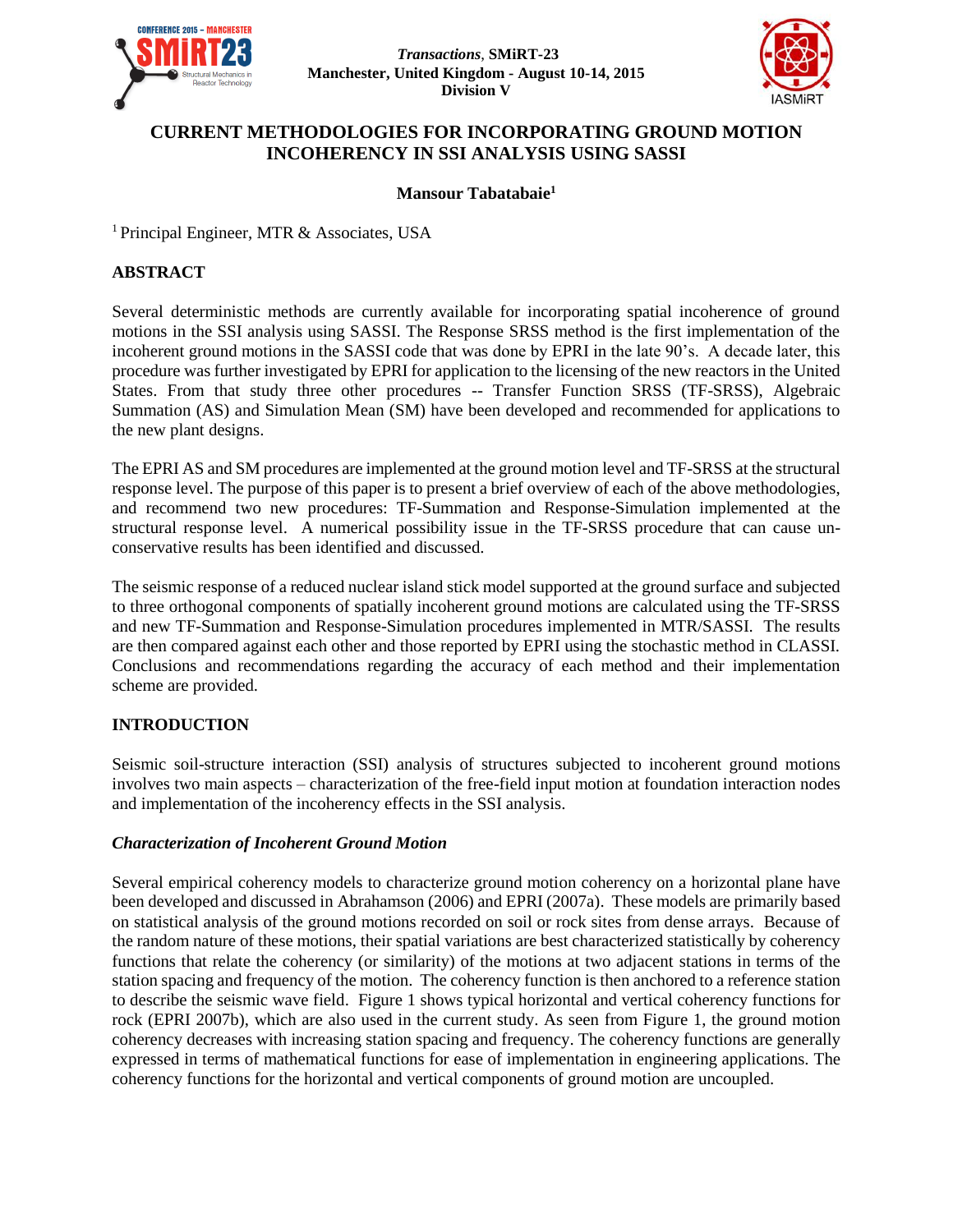

Figure 1. Plane-Wave Coherency Functions

### *Implementation of Incoherency Effects in SSI Analysis*

Both probabilistic and deterministic methods have been used to implement the effects of ground motion incoherency in seismic response of structures. Although simplified methods had been used to explain and account for the effects of ground motion incoherency, a more systematic approach that considered sitespecific effects and utilized actual empirical coherency data was first investigated by Tseng and Lilhanand, 1997 for the Diablo Canyon Long Term Seismic Program (DCLTSP). The DCLTSP study describes in detail the mathematical basis for implementing the effects of seismic wave incoherency in the SSI analysis using probabilistic (CLASSI) and deterministic (SASSI) approach. For SASSI implementation, The Response SRSS method was used. Validation of analysis methodology and computer programs were presented together with comparison of the analytical results with experimental data. Recent studies to address the new plant seismic issues resolution by EPRI (2007b) expanded on the DCLTSP study with further investigation and validation of ground motion incoherency effects and its implementation in the SSI analysis using CLASSI and SASSI codes. The new implementations of incoherency effects in SASSI, included the Transfer Function SRSS (TF-SRSS), Simulation Mean (SM) and Algebraic Summation (AS) methods. These methods allow direct output of the response time histories that are often required for evaluation of subsystems, not provided by the Response SRSS method used for DCLTSP.

Implementation of the ground motion incoherency in the SSI analysis using SASSI is the main focus of this paper. A brief overview of the key formulations essential for understanding the different implementation schemes are presented. This includes the currently published methods (Response SRSS, TF-SRSS, Algebraic Summation and Simulation Mean) as well as two new alternative methods (Transfer Function Summation and Response Simulation) presented herein.

### **OVERVIEW OF COHERENCY IMPLEMENTATIONS IN SASSI**

Implementation of the ground motion incoherency in SASSI is based on the spectral decomposition of coherency matrix of the stochastic seismic wave field characterized by the coherency functions. Assuming that the ground motions are stationary random process and have the same power spectral density (PSD) function over the entire foundation region as that of the reference station, the cross spectral density (CSD) function for two separate locations j and k at the free-field ground surface for each horizontal and vertical component of the reference station can be expressed in the frequency domain as follows:

$$
S_{jk}(\omega) = [S_{jj}(\omega) \cdot S_{kk}(\omega)]^{1/2} \cdot \Upsilon_{jk}(\omega)
$$
 (1)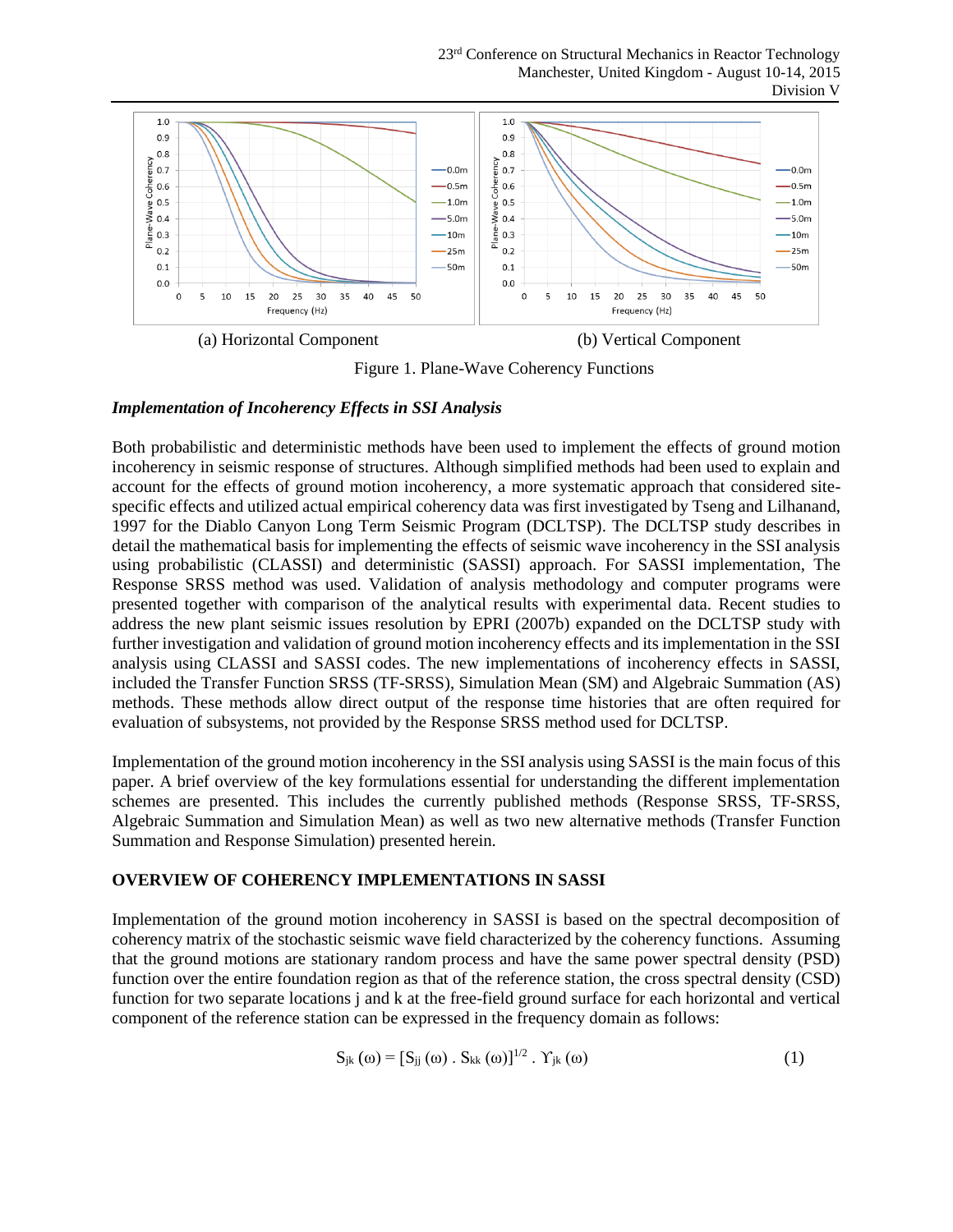Where  $S_{ji}(\omega)$  and  $S_{kk}(\omega)$  are the PSD of the seismic motion at locations j and k, and  $\Upsilon_{ik}(\omega)$  is the planewave coherency between locations j and k, and  $\omega$  is the circular frequency. In general,  $\Upsilon_{ik}(\omega)$  is complexvalued and referred to as unlagged coherency. For this formulation, we have used lagged coherency model that separates the stochastic part or randomness of the ground motion amplitude from the deterministic part (i.e. wave-passage effects) so each can be considered separately. The lagged coherency is real-valued and positive. Based on Eq. 1, the coherency matrix  $S^{g,i}{}_{jk}$  for all interaction nodes of the foundation can be readily constructed for any frequency of input motion. In the following formulations, "g" and "s" refer to ground and structure motions, and "c" and "i" refer to coherent and incoherent components of motion, respectively.

Expressing the ground motion,  $U_{k}^{g}(\omega)$  in terms of the coherent (deterministic) and incoherent (stochastic) components at each interaction DOF k, one can write:

$$
U_{k}^{s}(0) = H_{k}^{s,i}(0) \cdot H_{k}^{s,c}(0) \cdot U_{0}^{s}(0)
$$
\n
$$
(2)
$$

Where  $H^{g,c}(0)$  and  $H^{g,i}(0)$  are the coherent and incoherent components of the free-field motion, respectively, and  $U_{0}^{g}(\omega)$  is the reference motion. The coherent component of motion can be obtained from deterministic analysis of plane-wave propagation in SASSI, which accounts for the wave-passage effects. The incoherent component of motion can be represented in terms of the Eigen properties of the coherency matrix based on the covariance factorization technique as expressed below:

$$
H^{g,i}_{k}(\omega) = \sum [\varphi_{m,k}(\omega) \cdot \lambda_{m}(\omega) \cdot \eta_{\theta m}(\omega)] \qquad m = 1, M \qquad (3)
$$

Where  $\lambda_m$  and  $\varphi_{m,k}$  are the m-th eigenvalue and eigenvector component of coherency matrix at interaction node k and  $\eta_{\theta m}(\omega) = \exp(i\theta_m)$  is the random phase factor associated with the m-th eigenmode. The summation  $\Sigma$  is over the number of eigenmodes, M.

By considering that the structural response at any degree of freedom j,  $U^s$ <sub>j</sub>( $\omega$ ) consists of the superposition of the effects produced by application of the ground motion at each interaction DOF k, one can write:

$$
U_{j}^{s}(\omega) = \sum \{H_{j,k}^{s}(\omega) \cdot \sum [\varphi_{m,k}(\omega) \cdot \lambda_{m}(\omega) \cdot \eta_{\theta m}(\omega)] \cdot H^{g,c}_{k}(\omega) \} \cdot U_{0}^{g}(\omega) \quad m = 1, M \& k = 1, N \tag{4}
$$

Where  $H_{j,k}^s(\omega)$  is the complex-valued transfer function for structural DOF j. The outside summation  $\Sigma$  is over N, where N is the number of interaction DOF's.

The only unknown in Eq. 4 is the random phase angle,  $\theta_m$ , which is taken as uniformly distributed between –П and +П with mean value of 0. Characterization of the random phase angle forms the basis for solution of Eq. 4 in different implementations of coherency effects in SASSI. The following provides a brief overview of the currently available coherency implementation methods in SASSI. The numerical concerns with the TF-SRSS, AS and SM methods are discussed and two new alternative implementations of incoherency in SASSI -- the TF-Summation and Response-Simulation Methods with the aim of addressing these numerical concerns are presented.

It is noted that all implementations are done in the frequency domain, whereby the response of the structure is calculated for a selected number of discrete frequencies of the Fourier transform of control motion with the results interpolated to construct the full transfer function. The resulting complex-valued transfer function at each DOF of the structure is then used to calculate the response of the structure. Although the solution for each frequency is independent of other frequencies, the final results can be significantly affected by the interpolation scheme depending on the number and accuracy of the computed frequencies. This is an important factor for obtaining reasonably accurate results using each of the methods discussed below.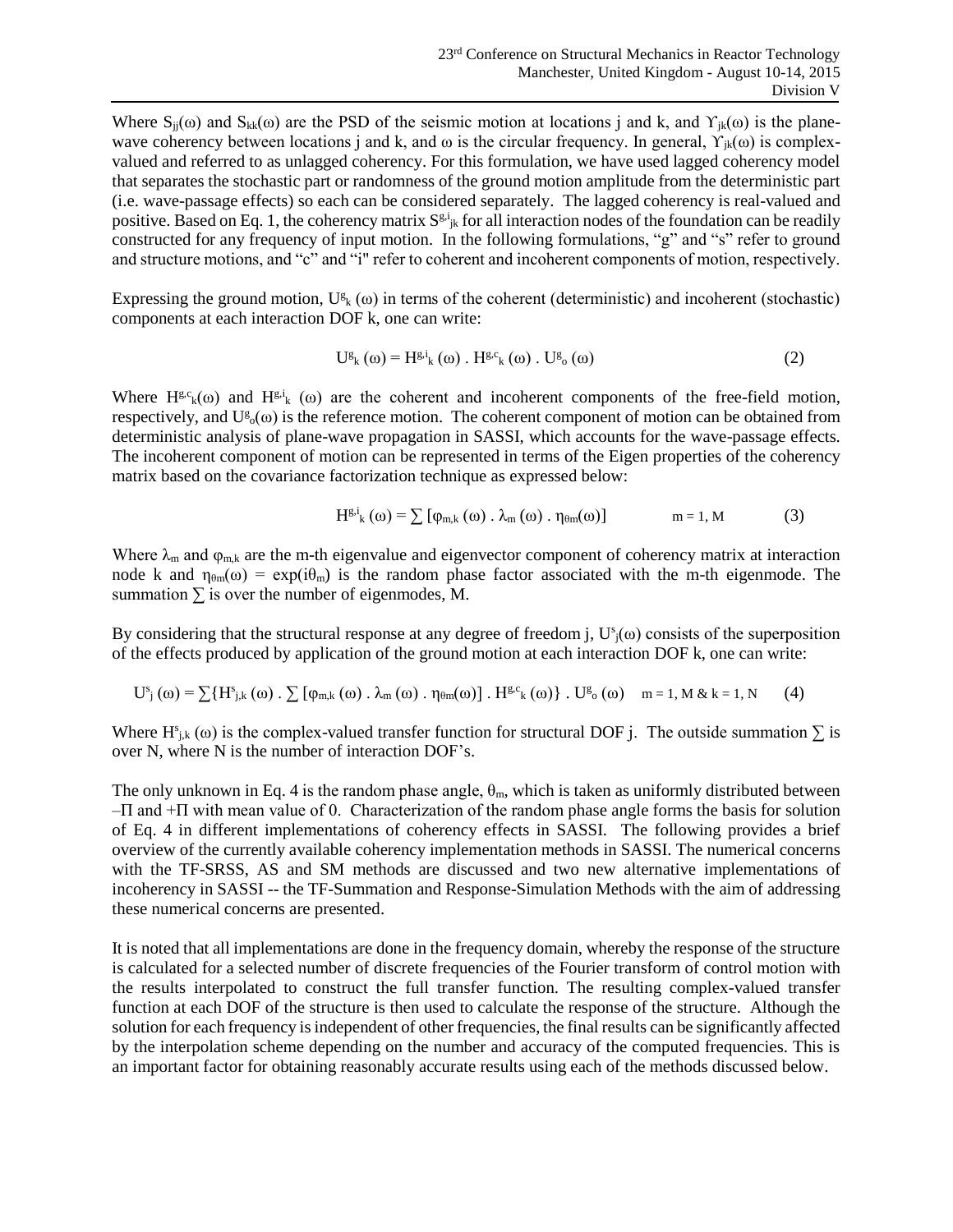### *Response SRSS Method*

In this implementation, the structural response due to incoherent ground motion associated with each mode m of the coherency matrix is first determined without including its random phase angle (i.e.  $n_{\theta m}(\omega) = 1$ ). This results in the following equation, which is then solved for each frequency of analysis.

$$
U^{s,m}_{j}(\omega) = \sum \left[ H^{s,m}_{j,k}(\omega) \, . \, \varphi_{m,k}(\omega) \, . \, \lambda_m(\omega) \, . \, H^{g,c}_{k}(\omega) \right] \, . \, U^{g}(\omega) \qquad k = 1, N \tag{5}
$$

Where  $H^{s,m}{}_{j,k}(\omega)$  and  $U^{s,m}{}_{j}(\omega)$  are the transfer function component and structural response associated with mode m of the coherency matrix. The time history response is then obtained for each mode from convolution with the reference motion. Following this, the maximum response of interest at any structural DOF *j* is computed from combining the contribution of responses of all dominant modes by taking the SRSS of the maximum responses resulting from individual modes. The numerical effort for this method is controlled by the number of significant modes to be considered in the solution.

### *Transfer Function SRSS Method*

The transfer function SRSS procedure (TF-SRSS) is described in EPRI (2007b). In this implementation, similar to Response SRSS method, Eq. 5 is used to calculate the structural response due to incoherent ground motion associated with each mode of the coherency matrix without including its random phase angle. Then for each frequency, the contribution of the effects of individual modes to the transfer function at any structural DOF j is calculated by taking SRSS of the transfer function from individual modes, as shown in Eq. 6 below.

$$
U_{j}^{s}(\omega) = SQRT[\sum\{[U^{s,m}_{j}(\omega)]^{2}\}] \qquad m = 1, M
$$
 (6)

The resulting transfer function at any given structural DOF j, which now includes the contribution of all the significant modes is convolved with the reference motion to calculate time history of the response.

The numerical effort for this method is also controlled by the number of significant modes to be solved, and therefore, comparable to that of the Response SRSS method.

### *Algebraic Summation Method*

The Algebraic Summation (AS) procedure is discussed in EPRI (2007b). Based on a presumption that "Median Input produces Median Response", spectral factorization of the coherency matrix with mean phase angle for each spectral mode (i.e.  $\theta_m = 0$ ) is used to calculate the incoherent motion at the ground motion level. The ground motion,  $U^g_k(\omega)$  at any interaction node k including wave passage effects is calculated from Eq. 7 after algebraically summing the incoherent component of transfer function for all the significant modes m of the coherency matrix using square root of eigenvalues.

$$
U_{k}^{g}(\omega) = \sum [\varphi_{m,k}(\omega) \cdot \lambda_{m}(\omega)^{1/2}] \cdot H^{g,c}( \omega) \cdot U_{o}^{g}(\omega) \qquad m = 1, M \tag{7}
$$

The structural response at any DOF j is then calculated by adding the effects of input motion at all interaction nodes, N using Eq. 8 below and convolving the transfer function with the reference motion.

$$
U_{j}^{s}(\omega) = \sum \left[ H_{j,k}^{s}(\omega) \cdot U_{k}^{g}(\omega) \right] \qquad k = 1, N \qquad (8)
$$

The numerical effort for this method is small because only one complete solution is required as for the case of coherent input motion. This is a fast and quick analysis of incoherency in SASSI.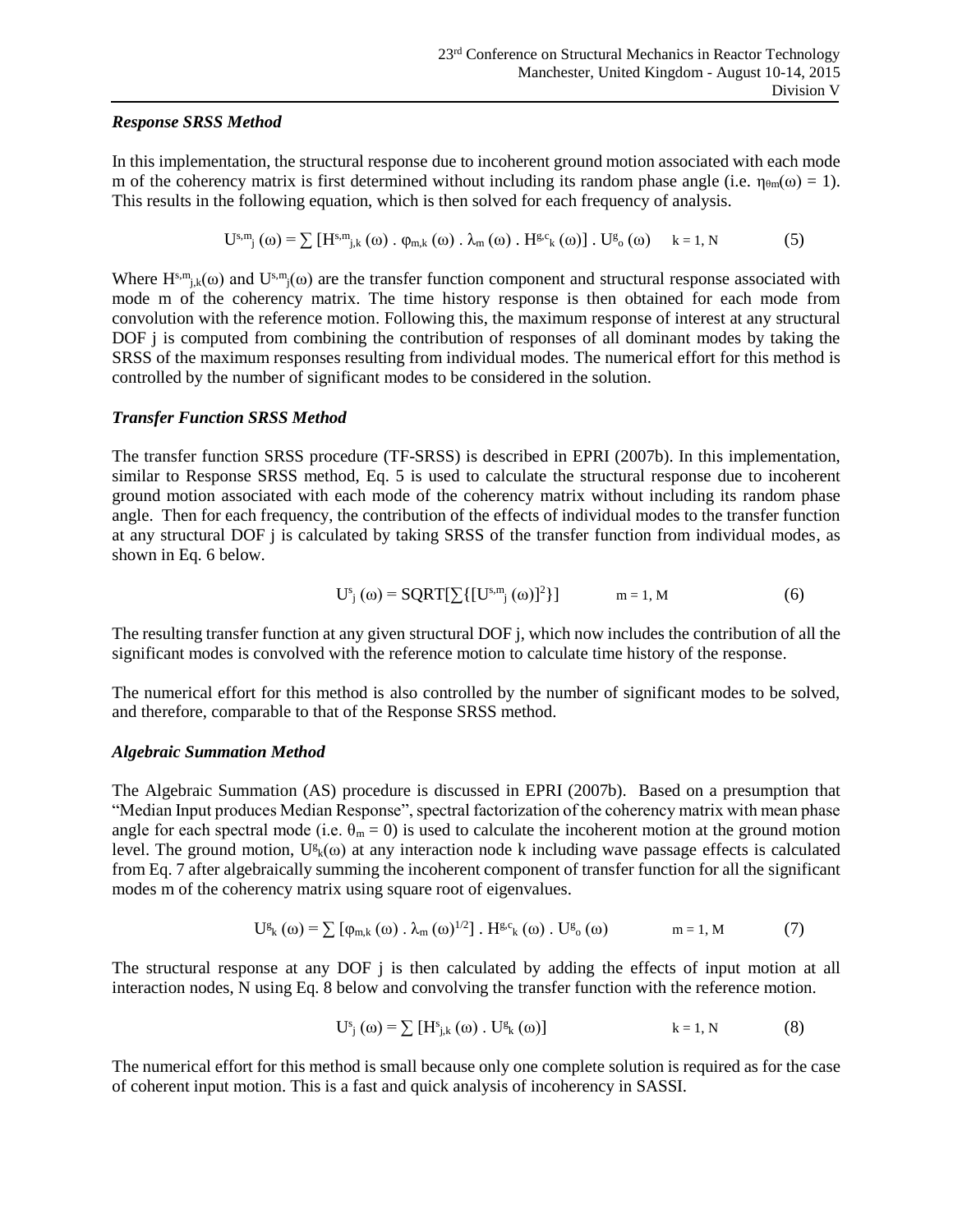## *Simulation Mean Method*

The Simulation Mean (SM) procedure is also described in EPRI (2007b). The implementation of this method is very similar to the Algebraic Summation except that the incoherent ground motion is obtained by the simulation process through phase angle randomization. In other words, for each mode of the coherency matrix a random phase angle is sampled between  $-\Pi$  and  $+\Pi$  and used to solve Eq. 9 to obtain the incoherent ground motion including the effects of wave passage at any interaction node k.

> $U_{k}^{g}(\omega) = \sum [\varphi_{m,k}(\omega) \cdot \lambda_{m}(\omega) \cdot \eta_{\theta m}(\omega)] \cdot H^{g,c}_{k}(\omega) \cdot U^{g}$  $m = 1, M$  (9)

The structural response at any DOF j for each simulation is then calculated by adding the contribution of input motion from all interaction nodes, N using Eq. 8 above and convolving the final transfer function with the reference motion. The final response is then calculated as the mean of the response from all simulations (i.e. solution with a separate set of randomized phase angle). This procedure is basically a repeat of Algebraic Summation for the number of simulations performed. Because each simulation is a new analysis, the numerical effort of this method is controlled by the number of simulations required to obtain convergent results.

# **ISSUES WITH CURRENT METHODS**

There are some issues with currently available incoherency methods that make them unattractive for implementation and/or use. These issues are discussed below.

Response-SRSS: The Response-SRSS Method does not generate time histories of response that may be needed to evaluate equipment or secondary systems. Therefore, it is not attractive for general applications.

TF-SRSS: Recent studies of ground motion incoherency in SASSI have revealed a numerical issue with this method. This numerical issue, further discussed below, appears to cause inaccurate and un-conservative incoherent responses in the structure.

AS and SM: As mentioned before, the AS and SM Methods combine the effects of all spectral modes at the ground motion level by assuming either a mean phase angle of zero or random phase angles. In either case, the results are the same: transfer functions that exhibit numerous spurious peaks from interpolation [EPRI, 2007b]. To address this problem, a large number of frequency solutions as well as numerical smoothing and conditioning of the transfer functions are required to minimize the effects of spurious peaks. This becomes a difficult task especially when dealing with detailed FE models.

# **NUMERICAL POSSIBILITY IN TF-SRSS METHOD**

Assume for one moment that we are dealing with only a single mode in the solution, in which case one would expect to obtain the same solution from the TF-STRSS Method regardless of whether SRSS was performed or not. But in fact the square root of a number has two possible values, positive and negative. Since a positive or negative sign can affect the outcome, the question becomes which sign do we use? When dealing with a single mode, it is possible to select the sign of the outcome of the square root for each frequency solution such that it is aligned with the sign of the pre-squared value to avoid this numerical issue. But it is not possible to do the same when more than one mode is involved. In other words, retaining the correct sign of the combined eigenmodes is important, and it does not seem to be doable when SRSS is performed on more than one mode, as in the TF-SRSS Method. As a side note, the use of SRSS in the Response SRSS Method is valid because it is applied at the final response level for each spectral mode (similar to modal superposition time history analysis) rather than at the transfer function level. As a result, the orthogonality of the mode shapes remains valid.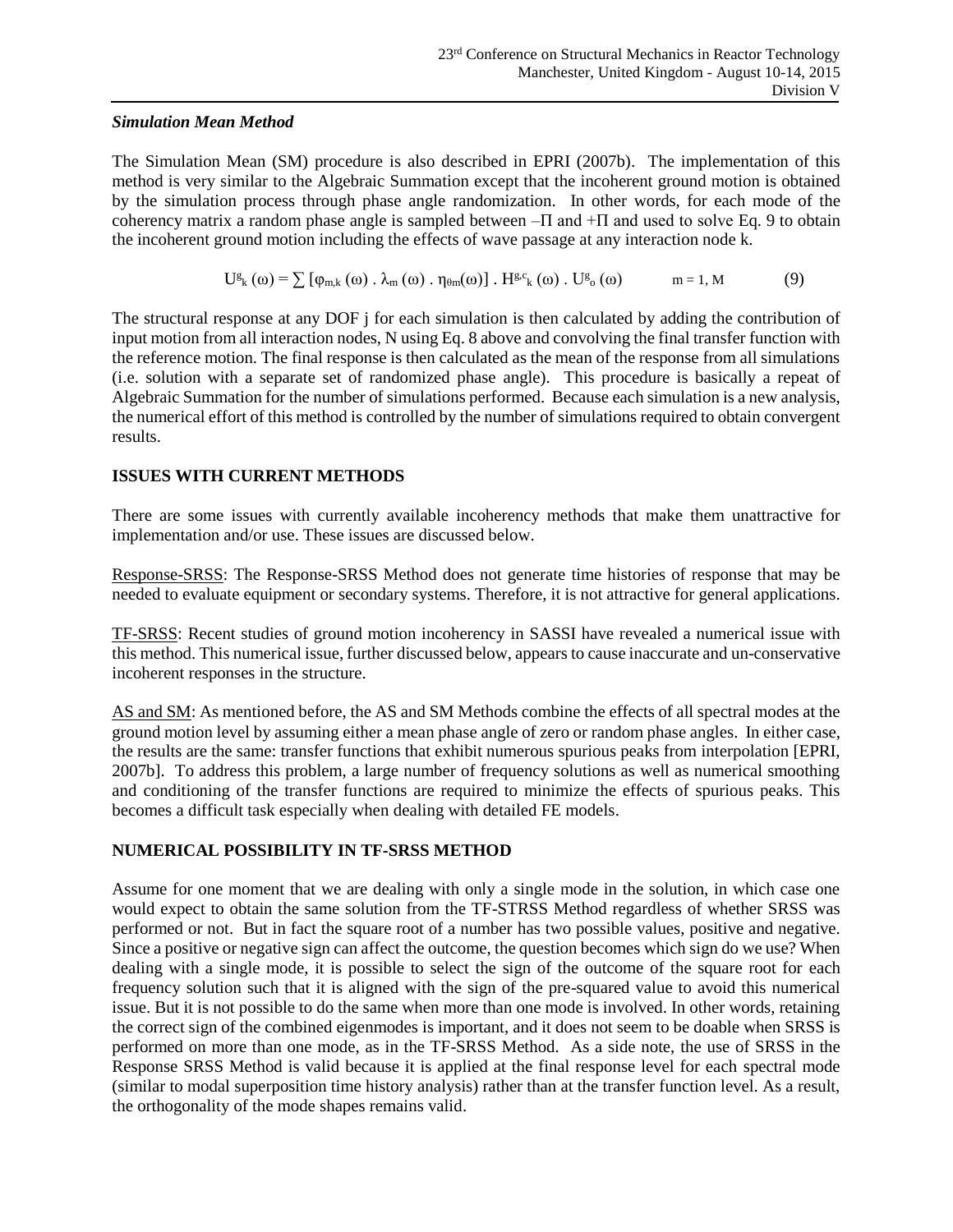### **NEW ALTERNATIVE PROCEDURES**

To address the above issues, two new alternative methods are presented below.

### *Transfer Function Summation Method*

The Transfer Function Summation Method was developed to address the numerical issue associated with the TF-SRSS Method. The new TF-Summation Method is similar to TF-SRSS except, after solving for each significant mode of the coherency matrix with a phase angle of zero, the contribution of the effects of the individual modes at any DOF in the structure is calculated by algebraic summation rather than taking the SRSS of the transfer functions from individual modes. It reflects the mean input while eliminating the possibility of more than one numerical outcome, as shown in Eq. 10 below.

$$
\mathbf{U}^{\mathbf{s}}_{j}(\omega) = \sum [\mathbf{U}^{\mathbf{s},\mathbf{m}}_{j}(\omega)] \qquad \mathbf{m} = 1, \mathbf{M} \tag{10}
$$

### *Response Simulation Method*

This new procedure basically repeats the Transfer Function Summation Method for multiple simulations, each using a random phase angle rather than a phase angle of zero for each significant mode of the coherency matrix. The final result is then obtained by taking the mean response of all the simulations.

The newly implemented TF-Summation and Response-Simulation Methods have a key advantage. The calculated transfer functions from each simulation (with TF-Summation being just one simulation with a zero phase angle) are not affected by spurious peaks from interpolation because the spectral mode shapes of the coherency matrix are better suited for individual input to the SSI model rather than being combined into one input at the ground motion level, as is the case with the AS and SM procedures.

The TF-Summation and Response-Simulation Methods require the same numerical effort as the TF-SRSS Method controlled by the number of significant modes to be solved. Response-Simulation does not require any significant additional effort because each simulation is part of the post-processing effort.

## **COMPARISON OF COHERENCY METHODS**

To evaluate the accuracy and effectiveness of TF-SRSS, TF-Summation and Response-Simulation procedures, as discussed above, a similar test problem cited in EPRI (2007b) was used. It is noted that in this comparison all methods are implemented in the same program (MTR/SASSI), use the same transfer function results at the structural response level solved for the same number of frequencies and interpolated in the same fashion without any further adjustment and/or conditioning of the transfer functions.

### *Structure and Foundation Models*

Figure 2 shows the idealized stick model of a nuclear island with rigid foundation founded on hard rock. The structure consists of three concentric sticks with some interconnectivity representing the auxiliary/shield building (ASB), Steel Containment Vessel (SCV) and Containment Internal Structures (CIS). No torsion due to mass offset is considered. The foundation base slab is 150 x 150 ft. in plan dimensions. The rock velocity profile is shown in Figure 3. The ASB has predominant frequencies less than 10 Hz. The predominant modes of the SCV are 5.5, 6.14 and 16 Hz for the X-, Y- and Z-directions. The predominant frequencies of the CIS are higher than 10 Hz. Figure 2. Idealized Model

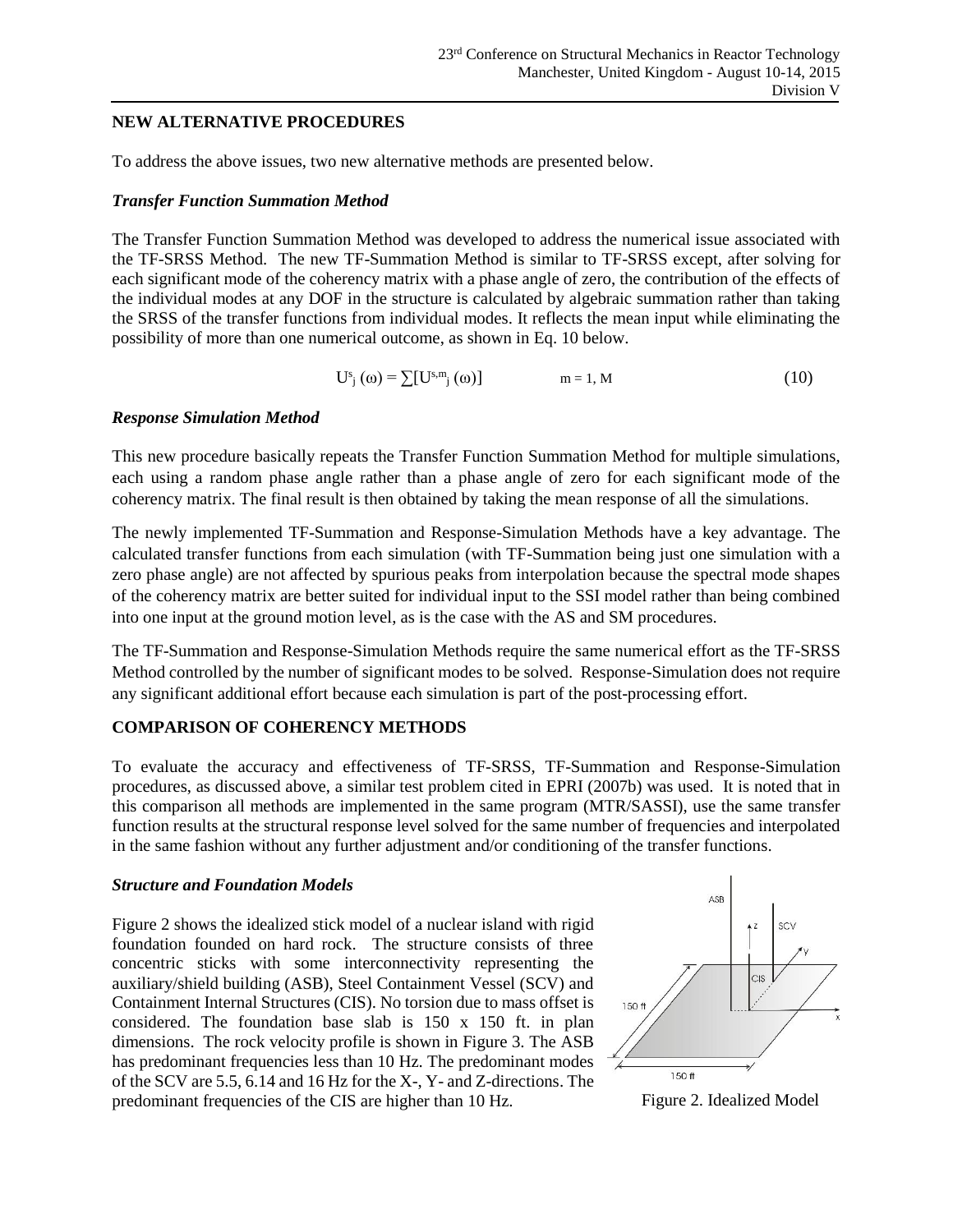## *Input Motions*

The input motion consists of three orthogonal components of acceleration time histories spectrally-matched to uniform hazard rock spectra containing high frequency content. Figure 4 shows comparisons of the 5% damped acceleration response spectra of input time histories with target spectra for the three components of the input motion. The control motion is applied at the free-field ground surface assuming vertically propagating plane waves (i.e. no wave passage effects).





**5% Damped Free Field CEUS Rock Motion**

Figure 3. Velocity Profile Figure 4. Comparison of Input vs. Target Spectra

# *SSI Analysis*

The computer program MTR/SASSI (Tabatabaie, 2014) was used to obtain the response of the structure due to spatially incoherent ground motions. The horizontal and vertical rock coherency functions shown in Figure 1 are used for this study. The TF-SRSS, TF-Summation and Response-Simulation procedures, as discussed above were used to calculate and compare the incoherent response of the structure.

# *Comparison of Incoherent Responses*

The effect of number of significant spectral modes on the calculated responses was examined for each method by comparing the typical structural responses calculated at the tops of ASB and SCV sticks considering 5, 10 and 20 modes of the coherency matrix. The results in terms of 5%-damped acceleration response spectra in the y- and z-directions are shown in Figure 5 for TF-SRSS, Figure 6 for TF-Summation and Figure 7 for Response-Simulation. Also shown in these figures are the corresponding target results reported from probabilistic analysis using CLASSI (EPRI 2007b). As shown in Figures 5 through 7, for the stick model of nuclear island considered, all three methods give similar results with 5, 10 and 20 significant modes indicating that a convergent solution is obtained for all three methods with a minimum of 5 modes. The results for the Response-Simulation represent the mean of 20 simulations.

The effect of number of simulations used in the Response-Simulation method to achieve a convergent solution was investigated by comparing the spectra at the same locations above from analysis with 5, 10 and 20 simulations with 10 significant modes. From the results shown in Figure 8 and inspection of the results at other locations not shown here, we find that using 10 simulations would be sufficient to obtain convergent solutions from the Response-Simulation method for the structures considered in this study.

Finally, the adequacy of the above procedures implemented in MTR/SASSI was examined by comparing the results of each method against those of the target results from CLASSI.

TF-SRSS: Figure 5 shows comparison of TF-SRSS results versus target results from CLASSI at the same locations discussed above. As shown in Figure 5 the results show significant difference between the two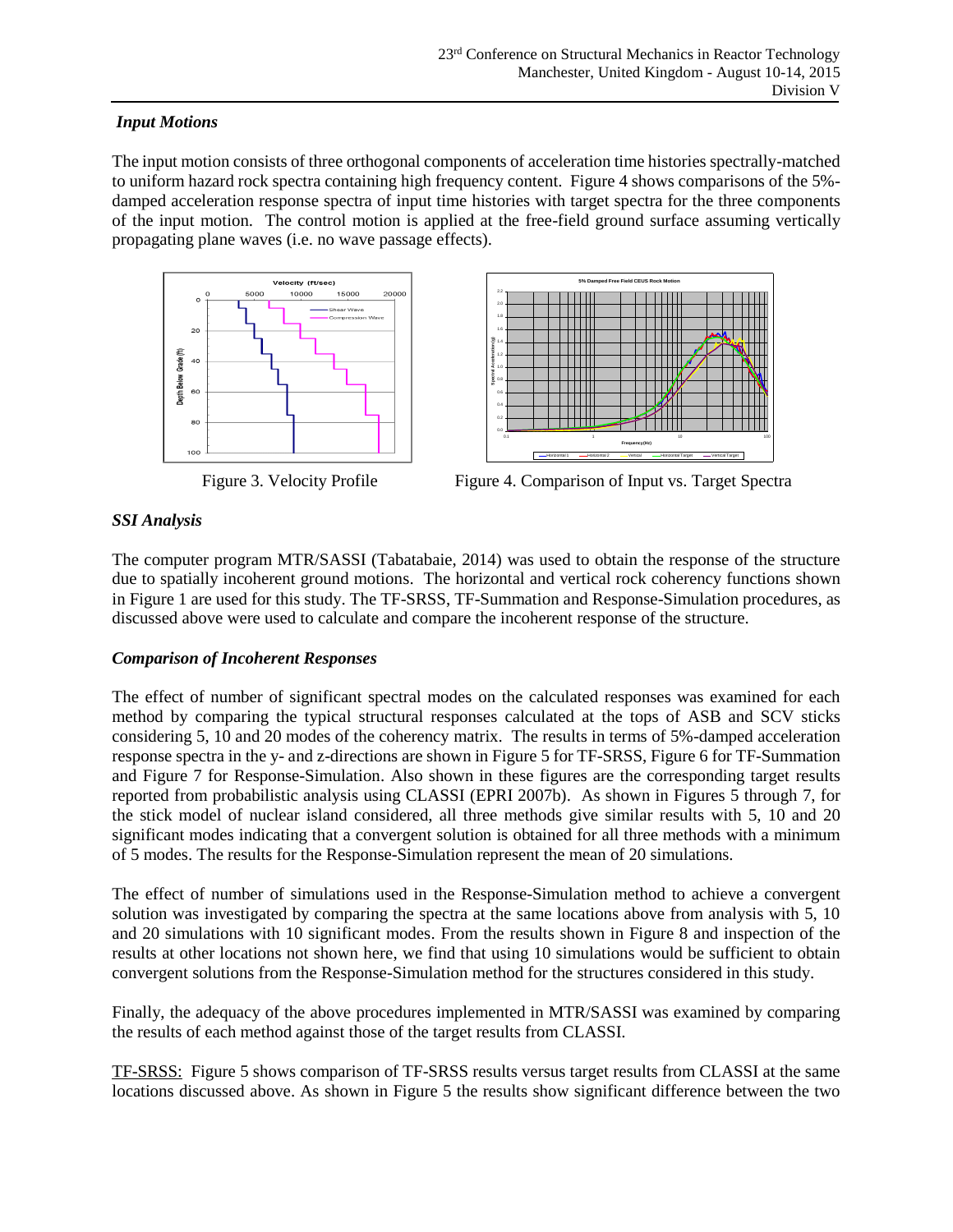results with TF-SRSS in general providing lower results both in terms of spectral amplitudes and zeroperiod accelerations. The cause of this numerical disparity was discussed above in this paper.

TF-Summation: The comparison of the results with CLASSI is shown in Figure 6. The overall shape of the calculated spectra shows reasonably good agreement with the CLASSI results. However, the spectral amplitude seems to be somewhat lower than the target values at frequencies above 8Hz and zero-period acceleration is slightly lower than the target values. The difference between the two results is attributed to the simplified assumption associated with zero phase angle in the modal combination.

Response-Summation: Figure 7 and 8 show comparison of the results with CLASSI. An inspection of the results show excellent agreement with the CLASSI results both in terms of the spectral amplitudes and zero-period accelerations at all locations. These results are typical at other locations.

# **CONCLUSION**

- The accuracy of TF-SRSS, TF-Summation and Response-Simulation procedures to incorporate the effects of incoherency in SASSI is assessed against probabilistic approach in CLASSI.
- For typical structural stick models, convergent results can be obtained using 5 dominant modes with all three methods and 10 simulations in Response-Summation method.
- TF-SRSS results in general are un-conservative and can deviate significantly from actual solution because of numerical possibility issue with the SRSS procedure used on the transfer functions.
- TF-Summation provides reasonable agreement with the overall shape of the target spectra but the amplitudes are somewhat lower.
- Response-Simulation provides the most accurate procedure as evidenced by the results.
- The accuracy of TF-SRSS and Response-Summation methods could further deteriorate when accounting for the effects of torsion and rocking in the structure, SSI, base slab flexibility and detailed FE model that were not considered in this study.

# **REFERENCES**

- Abrahamson, N. (2006). "Program on Technology Innovation: Spatial Coherency for Soil-Structure Interaction," *Electric Power Research Institute,* Palo Alto, USA, TR-1014101.
- EPRI (2007a). "Program on Technology Innovation: Effects of Spatial Incoherence on Seismic Ground Motions," *Electric Power Research Institute,* Palo Alto, USA, *TR-1015110.*
- EPRI (2007b). "Program on Technology Innovation: Validation of CLASSI and SASSI Codes to Treat Seismic Wave Incoherence in Soil-Structure Interaction (SSI) Analysis of Nuclear Power Plant Structures," *Electric Power Research Institute,* Palo Alto, USA, *TR-1015111*.
- Lysmer, J., Tabatabaie, M., Tajirian, F., Vahdani, S. and Ostadan, F. (1981). "SASSI A System for Analysis of Soil-Structure Interaction," *Report No. UCB/GT/81-02, Geotechnical Engineering, Department of Civil Engineering, University of California, Berkeley*, USA.
- MTR/SASSI (2015). "System for Analysis of Soil-Structure Interaction," *Version 9.4.6.7, MTR & Associates, Inc.*, Lafayette, California.
- Tabatabaie, M. (2014). "SASSI FE Program for Seismic Response Analysis of Nuclear Containment Structures," *Chapter 22: on Infrastructure Systems for Nuclear Energy*, John Wiley & Sons Ltd.
- Tseng, W. S. and Lilhanand, K. I. (1997). "*Soil-Structure Interaction Analysis Incorporating Spatial Incoherence of Ground Motions," Electric Power Research Institute, Palo Alto, USA, TR-102631.*
- Wong, H. L. and Luco, J. E. (1980). "Soil Structure Interaction: A Linear Continuum Mechanics Approach (CLASSI)," *Report CE, Department of Civil Engineering, University of Southern California, Los Angeles*, USA.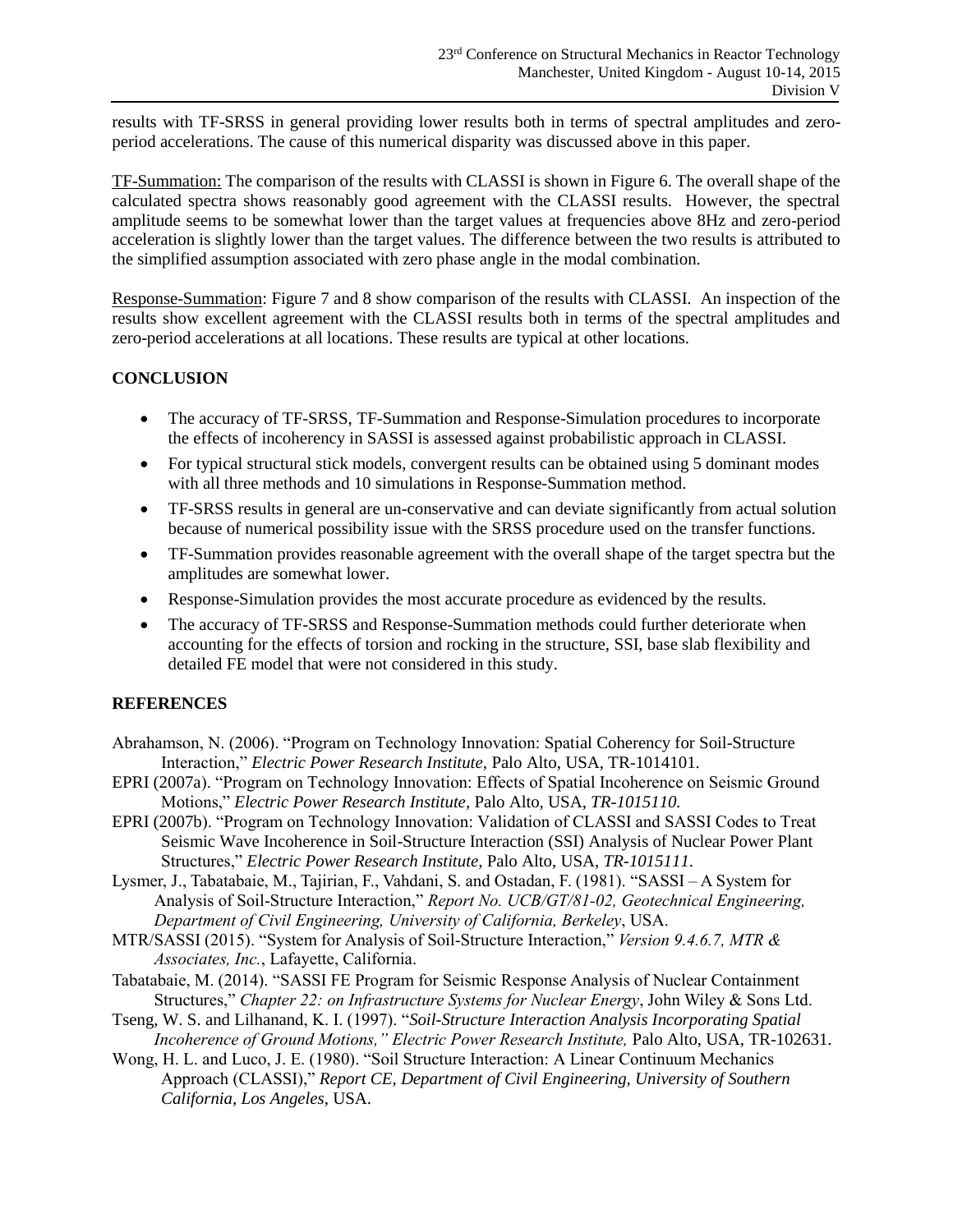23<sup>rd</sup> Conference on Structural Mechanics in Reactor Technology Manchester, United Kingdom - August 10-14, 2015 Division V



Figure 5. Incoherent Response Comparisons of 5, 10 and 20 Modes, Transfer Function SRSS



Figure 6. Incoherent Response Comparisons of 5, 10 and 20 Modes, TF-Summation